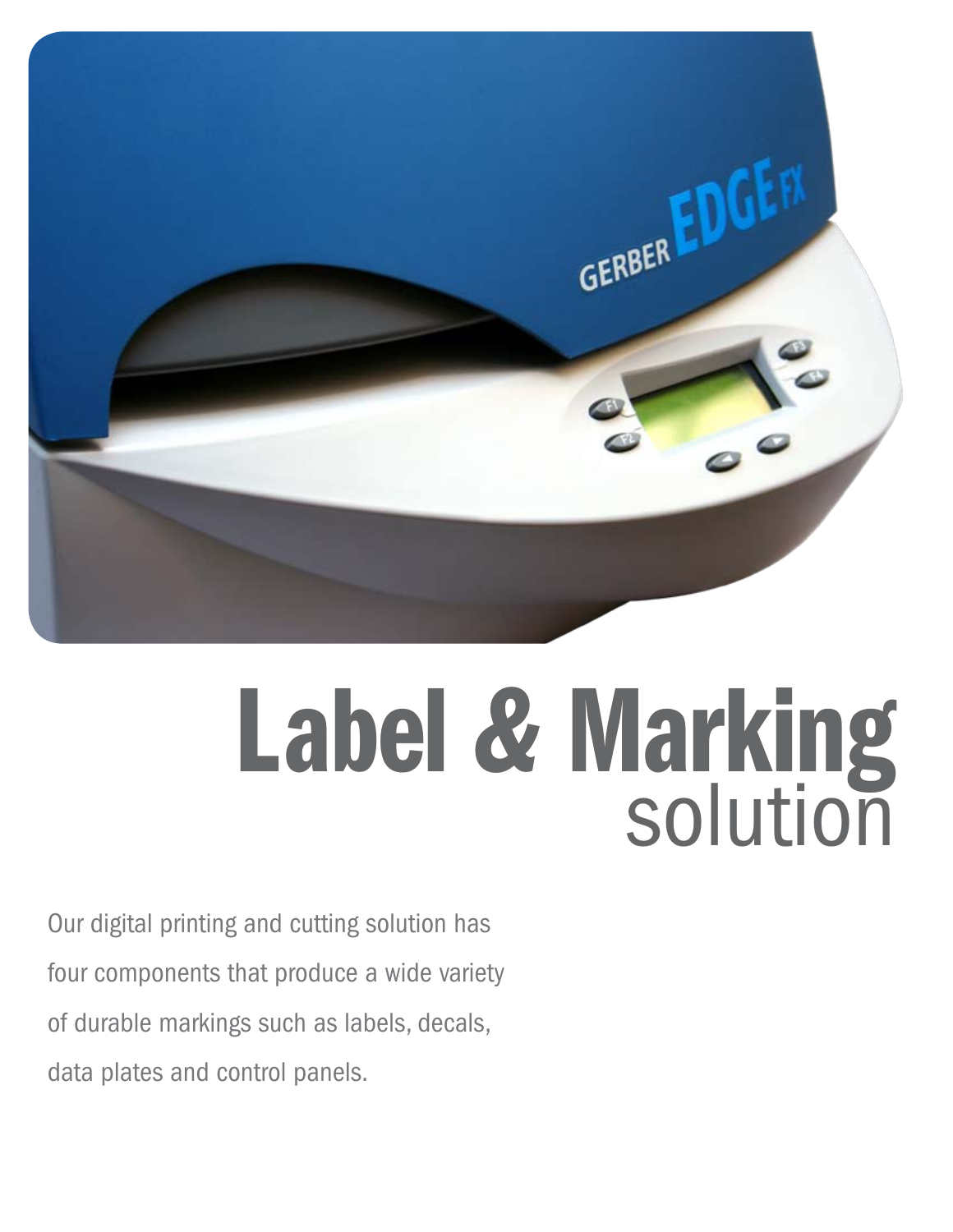## Print what you want, when you want it... ... What if it was that easy?

Need labels? Done. Need overlays? No Problem. Nameplates? Sure. *The Gerber system is all about getting it done.* 

Print only what you need when you need it. You can design, size, and apply your markings to see if the look and fit is what you want.

Prototypes are only a few minutes away with the Edge FX.



The Edge FX thermal transfer printer uses heat and pressure to transfer resin-based inks. The ribbon and material travel at the same speed so that the printhead applies a continuous image.

The Edge FX system is an advanced digital solution that is designed to quickly produce indoor and outdoor durable highly-customized labels, markings, control panels, bar-coded data plates, nameplates or other product information.

Print one prototype or hundreds of markings, all on demand. And with the ability to import data lists. Every label or data plate can contain different information.

The Edge FX has an exceptional color range that goes beyond traditional printing processes and can easily produce chrome/foil stamp, holographic, and fluorescent effects. There are also hundreds of durable materials to print on, with more being developed every day.



Designs & logos can be imported from many programs such as Adobe® Illustrator® as well as PDF files. Jobs can be created using Omega's powerful design tools which includes variable data & barcode tools.





The Gerber Edge FX uses an efficient, environmentally friendly thermal printing process that produces durable dry prints with no waste, odor, or harmful emissions.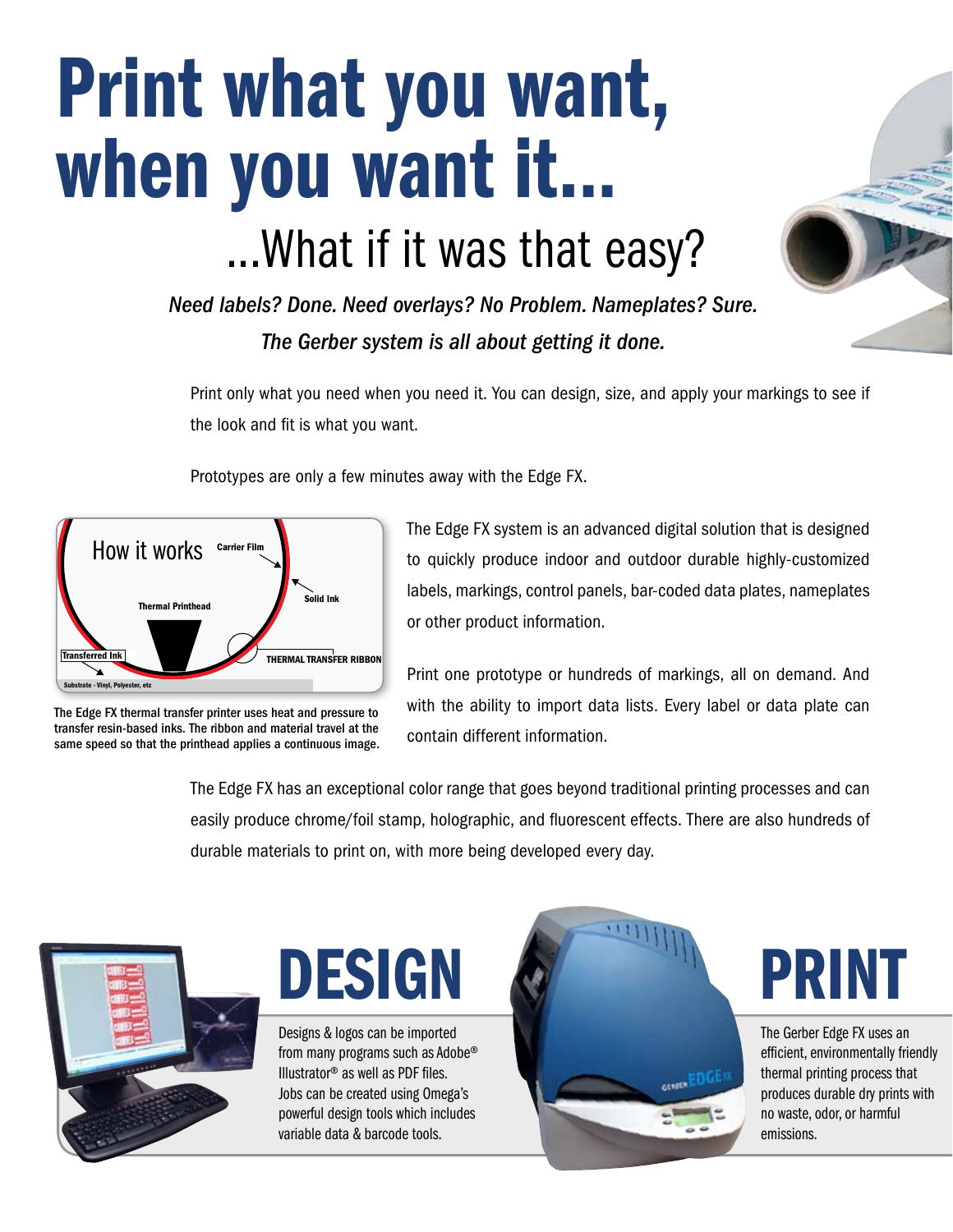

### Operating the Gerber Edge FX

- 1. Load the material into the printer. Sprockets on the printer and cutter keep the media registered between colors and throughout the finishing/cutting process.
- 2. Place the color caddy into the printer. There are more than 80 base colors to choose from. Simply slide the color cartridge into the printer.
- 3. Hit Start. Your job will print, then rewind by itself if there is another color to be printed.







### LAMINATE CUT

The laminator component of the system gives you the versatility to include specified adhesives and coverings that add texture, high-gloss or protection to your product markings or control panels. Lamination will also add abrasion resistance and more durability to labels.

The enVision 375 is a tabletop, sprocketfed plotter that will digitally die cut any shape with the push of a button. Simply set the depth of the cut(s) and send the job to the plotter.